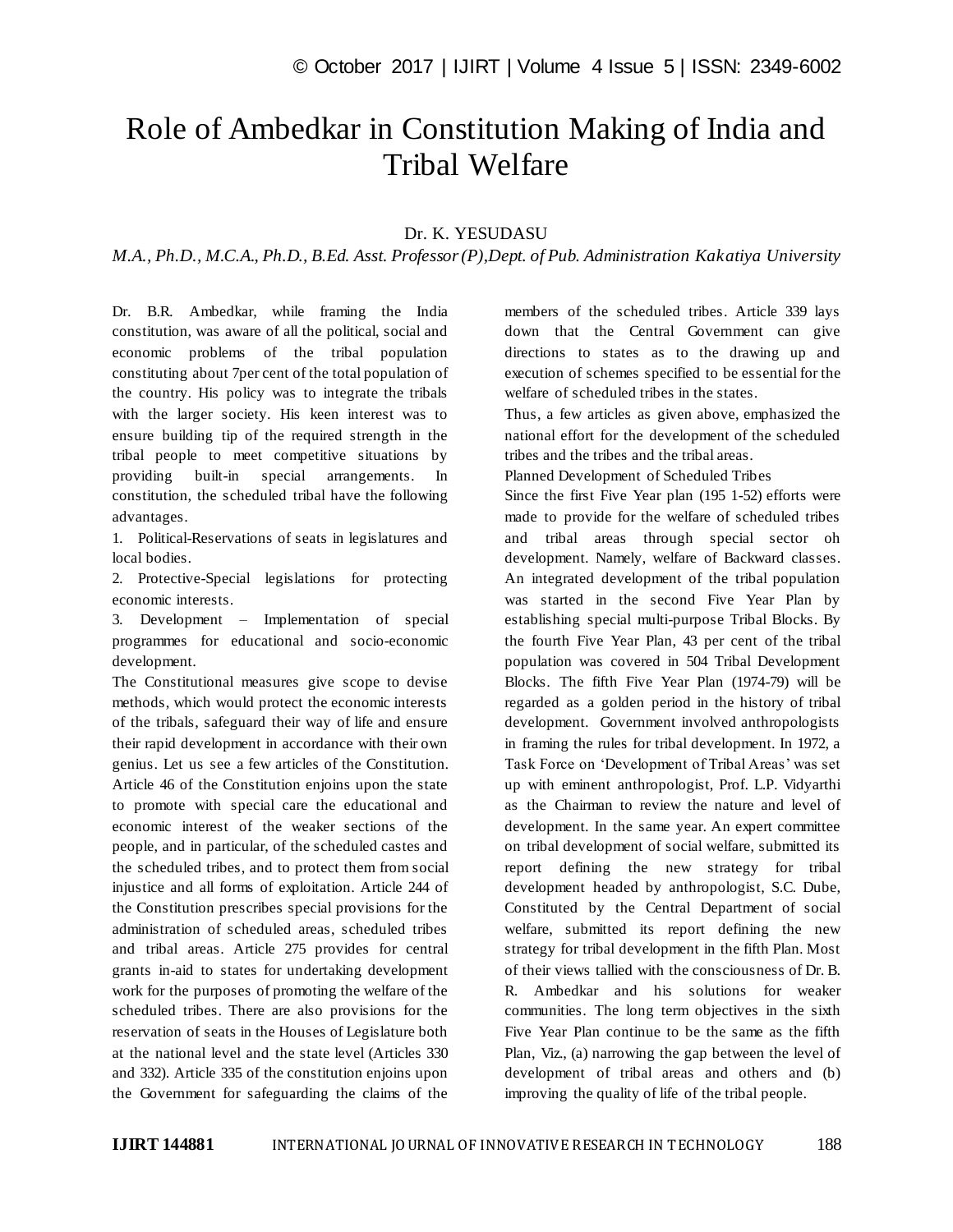The sixth Plan period 1980-85, worked a little more confidently. As analyzed broadly in my paper (Parthasarathy: 1988:4-9) during the sixth plan in respect of anti exploitative measures many states have passed enactments against alienation of tribal lands, tribal lands tribal indebtedness, bonded labour, liquor vending in tribal areas. For ensuring marketing of surplus farm and minor forest produce of tribals. And a reasonable return on it, co-operatives at the primary and secondary levels have been set up. More than 2380 primary Large-sized multipurpose societies (IAMPS) have been set up. Some steps have been firmly taken for raising the technological level in agriculture, horticulture and animal husbandry fields. There was a widespread recognition that more economic measures and even legislative steps may not succeed unless the capability of the tribal himself is built up through education. With this reason, sixth plan accorded much higher priority to education, adult education and youth training.

In 1984 the working Group on Development of scheduled Tribes during seventh live year plan considered the matter at some length, particularly in the context of the constitutional provisions as visualized by Dr. B.R. Ambedkar for tribal welfare. The working group laid great stress on preventing exploitation of the scheduled Tribes and activity promoting the educational and economic interests of the scheduled Tribes. According to their report, the scheduled Tribes should be given special treatment in the poverty alleviation programmes of the country as even now over 85 per cent of the tribal families continue to remain below the poverty line (vide 1981 Census data analyzed under IT"DP). The report finally concluded that, the advancement of education among the scheduled tribes is a prime need for more reasons than one. In this respect, at this hour, it is our moral duty to remember what Dr. 13.R Amhedkar reported in 1956, while submitting his evidence before the backward classes Commission (195673- 75).

He the purpose of bringing these people up are not that we should have primary schools and secondary schools for these people. Out of 100 boys 20 remain and 80 go away. My idea is something fantastic I would suggest that schools should he opened for them in their own locality or some central place. I would suggest to collect the best boys form the primary schools and give them food, shelter and

education in that very place, away from their parents. Upto the Matriculation examination you give them education there. As soon as they pass the matriculation examination, send them to a college and give them tuition fee. After that select a number of student from amongst them and send them to other countries, for them to get the best of education. After that give them service in the Government Department. I would he quite period to send of Rs. For the scheduled Castes and one Crore for the scheduled tribes for ten year. Thus you will create a few people with high qualification and place them in high posts Prof. Nirmal Kumar boss (1972: 278) Analysed this statement and concluded that. "Dr B.R. Ambedkar is quite correct when he says that we should raise the status of" Backward ("lasses as a whole and not individually; but that can only be done by producing highly qualified people from amongst these communities and placing them in key positions of Government service".

Thus, development ideas of Dr. B. R. Ambedkar, after his death, reaching slowly to the planned schemes of the government. There is a wide criticism by anthropologists and other social workers on the present efforts of Government for tribal development. They felt that present planners have not understood the needs of the groups. Moreover, the Tribal Development programmes have been top heavy with 80 to 90 per cent of the funds going• towards maintaining an administrative structure, which supervises the distribution of the remaining meager allocation (Bhowmik, S.K.: 1988). Roy Burman stated that the government has been insensitive downright oppressive. N.G. Basu noted that most tribal plans are not development oriented. They are philanthropic exercises. These plans end up helping non-tribals more than the tribals. Ashok Mitra (Bhowmin, S.K.1988) pointed out, the new laws seeking to protect the tribals actually lead to greater exploitation of tribals. This, he felt, was because tribals have not been allowed to take the initiative for their own development. Hence they have to depend on the government for their welfare. Bhupinder Singh (1977:242) predicted that. "if we fail to achieve the objectives, tribal expectations having been aroused, we shall succeed in generating frustration. There is the possibility that, having failed to secure satisfaction, the tribal leaders and the tribal mass may